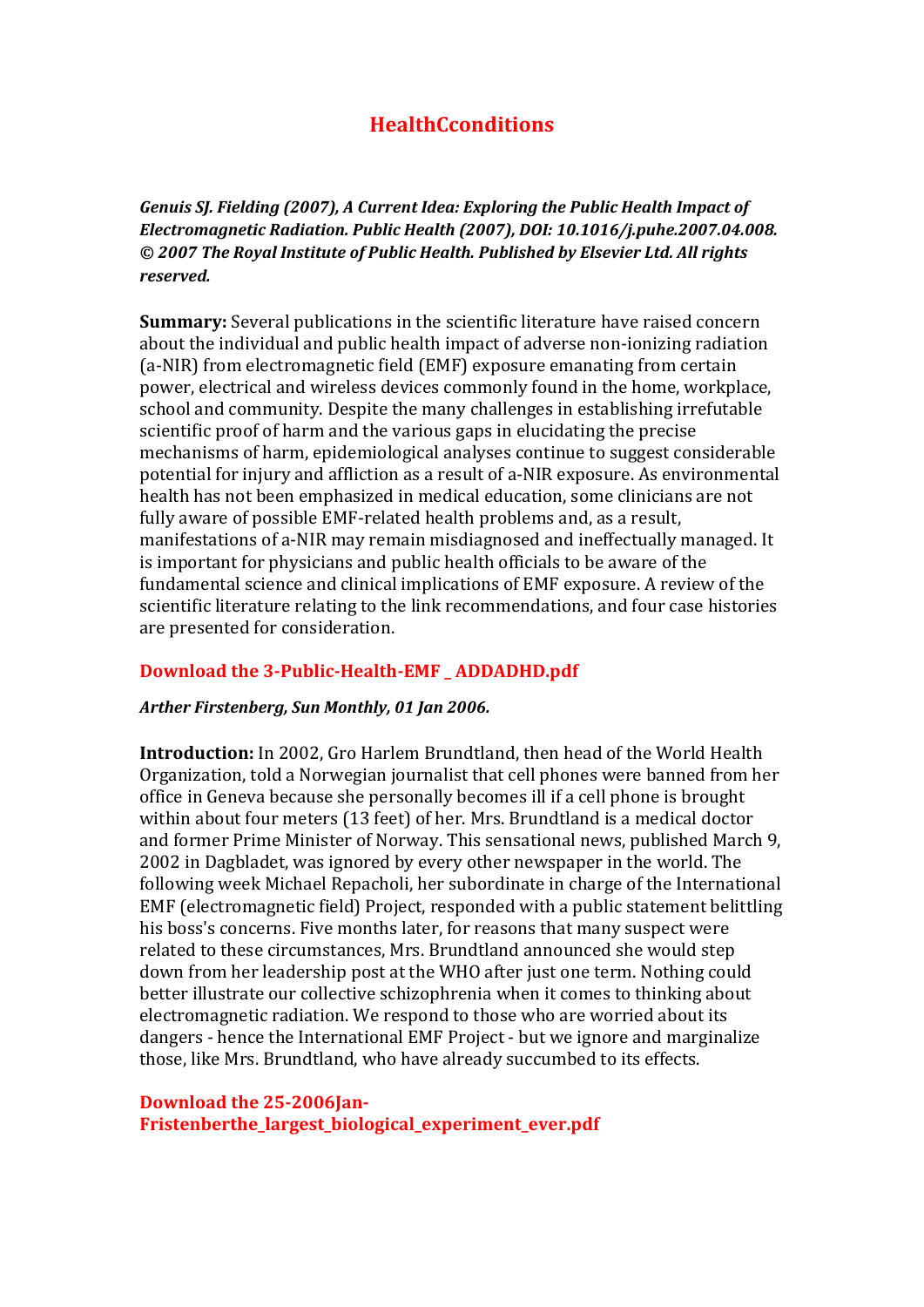## *World Health Organization Workshop on Electrical Hypersensitivity, 25-26 October, 2004, Prague, Czech Republic. Magda Havas, Environmental & Resource Studies, Trent University, Peterborough, ON, K9J 7B8, Canada; Dave Stetzer, Stetzer Electric Inc., 520 West Broadway St., Blair, WI 54616, USA*

**Abstract:** Deteriorating power quality is becoming increasingly common in developed countries. Poor power quality, also known as dirty electricity, refers to a combination of harmonics and transients generated primarily by electronic devices and by non-linear loads. We have assumed, until recently, that this form of energy is not biologically active. However, when Graham/Stetzer® filters were installed in homes and schools, symptoms associated with electrical hypersensitivity (such as chronic fatigue, depression, headaches, body aches and pains, ringing in the ears, dizziness, impaired sleep, memory loss, and confusion) were reduced. Five case studies are presented that include one healthy individual; one person with electrical hypersensitivity; another with diabetes; and a person with multiple sclerosis. Results for 18 teachers and their classes at a school in Toronto are also presented. These individuals experienced major to moderate improvements in their health and wellbeing after Graham/Stetzer filters improved power quality in their home or work environment. The results suggest that poor power quality may be contributing to electrical hypersensitivity and that as much as 50% of the population may be hypersensitive; children may be more sensitive than adults and dirty electricity in schools may be interfering with education and possibly contributing to disruptive behavior associated with attention deficit disorder (ADD); dirty electricity may elevate plasma glucose levels among diabetics, and exacerbate symptoms for those with multiple sclerosis and tinnitus. Graham/Stetzer Filters and Meters enable individuals to monitor and improve power quality in buildings and they provide scientists with a tool for studying the effects of dirty electricity. For the first time we can progress from simply documenting electrical hypersensitivity to alleviating some of the symptoms. These results are dramatic and warrant further investigation. If they are representative of what is happening worldwide, then dirty electricity is adversely affecting the lives of millions of people.

## **Download the 6-2004OctHavas\_Stetzer\_WHO04 \_ ADD ADHD.pdf**

*Panel 1 from International Scientific Conference on Childhood Leukaemia, London,6th-10th September 2004.* 

**Download the 9-2004Seplondon\_panel1.pdf** 

*Panel 2 from International Scientific Conference on Childhood Leukaemia, London,6th-10th September 2004.* 

**Download the 10-2004Seplondon\_panel2.pdf**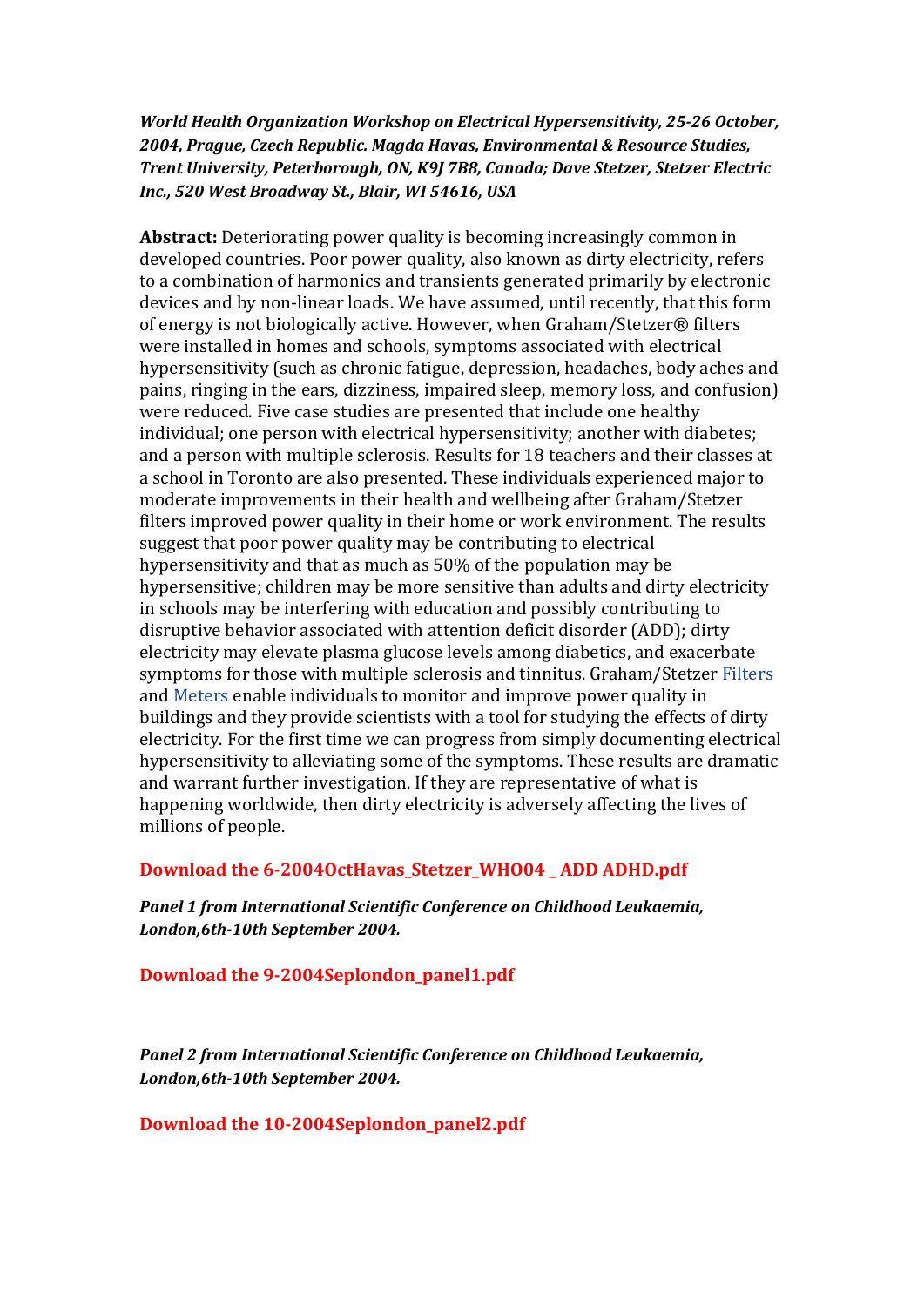#### *Magda Havas, Ph.D. (2004), Environmental & Resource Studies Program at Trent University.*

**Abstract:** Last January I received a phone call from Michelle Illiatovitch in Toronto who told me that both she and her daughter, Kestra, were electrically sensitive. Shortly after some renovations Kestra began to feel ill. She noticed that the lights in her bedroom were flickering so they called in an electrician who corrected the problem that related to the loose wires in the fuse box. Kestra's health improved dramatically but she still felt tired and had frequent, headaches, fuzzy thinking, depression, chest pain and nausea. Michelle's niece, Catherine, developed chronic fatigue shortly after moving to a farm in Wisconsin. She read that some farmers in her area were experiencing health problems and they were also having difficulty with their dairy herds and that Dave Stetzer was helping the farmers solve their problems, which were electricity-related. She contacted Mr. Stetzer who told her to turn the power off in her home. She did this and began to feel better almost immediately. She then purchased some of his equipment to measure her home and to filter out the dirty electricity. Shortly after installing the electric filters, also known as capacitors, her health began to improve. She was so impressed she contacted her Aunt Michelle to share the good news.

# **Download the 17-dirty\_power\_healthy\_schools.pdf**

## *The National Foundation for Alternative Medicine (2003), 1629 K Street NW, Suite 402, Washington, D.C. 20006, 202.463.4900.*

**Abstract:** Americans are surrounded by electrical devices - computers, VCRs and a plethora of household gadgets and consumer appliances. There is also the assumption that the electricity (and associated electrical phenomena) are safely confined to the wires carrying electricity and to the electrical devices themselves. For a variety of reasons, including the very design of the electrical distribution system, this assumption is no longer valid. Electricity is a trusted component of contemporary civilization. Few notice the poles, wires, substations and transformers that deliver electricity. Fewer still pay any attention to the hidden lattice of wires in the walls of homes, offices, churches, factories and schools. Yet all contribute to an increasingly dangerous electrical environment that has largely escaped systematic monitoring. The increased demand for electricity, and the proliferation of computers and other electronic devices have markedly increased our exposure to electrical phenomena. These phenomena are a ubiquitous presence in our lives, albeit invisible and odorless. There is the widespread (and mistaken) assumption that our electrical environment has been carefully studied and monitored and, save for a few exceptions, found to be harmless. The truth is that the millions of Americans live and work in environments that subject them to a variety of harmful electric phenomena.

## **Download the 11-health\_effects add.pdf**